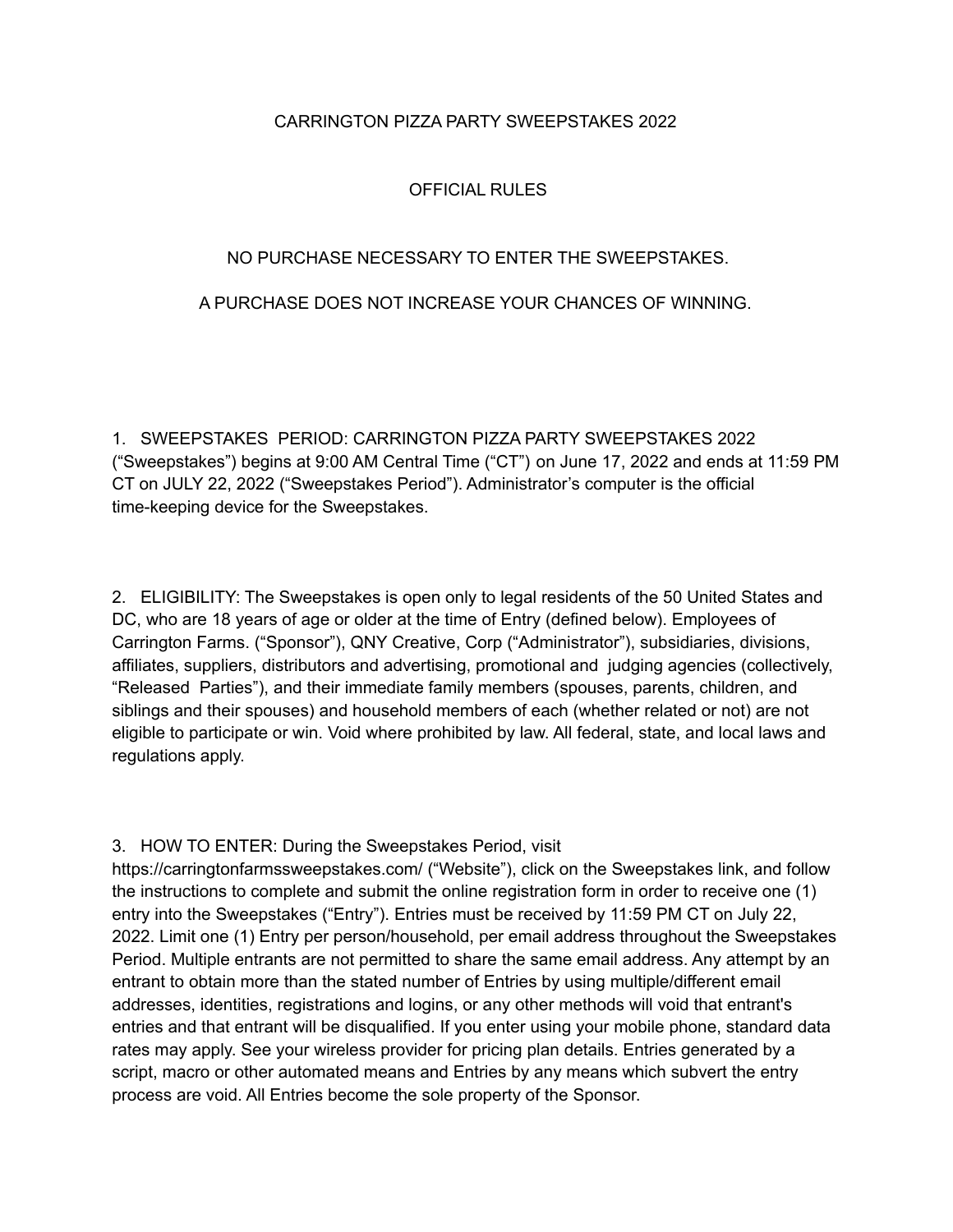4. RANDOM DRAWING: Winners will be selected in a random drawing on or about July 25, 2022, from among all eligible Entries received. Random drawing will be conducted by the Administrator whose decisions are final on all matters relating to the Sweepstakes. Odds of winning will depend upon the number of eligible Entries received.

5. WINNER NOTIFICATION: The Prize winners will be required to confirm his/her mailing address/eligibility via email within twenty four (24) hours of notification attempt or the prize may be forfeited and an alternate winner may be contacted without further notice. Return of prize notification as undeliverable or if notification is not returned in a timely manner, it may result in disqualification and alternate selection.

6. PRIZES: GRAND PRIZE (1 WINNER): Prize package including (1) an Ooni Outdoor Pizza Oven value: \$450.00 and (2) a package of Carrington's Keto Bread Mix, Keto Bread Crumbs, and Ghee Spray, value: \$50.00. The total approximate retail value of the Grand Prize is \$500.00.

In no event will more than the stated number of prizes listed in these Official Rules be awarded. The ARV of prizes listed are subject to price fluctuations in the consumer marketplace based on, among other things, any gap in time between the date the ARV is estimated for purposes of these Official Rules, and the date the prizes are awarded. If the actual purchase price of prize is less than the ARV stated herein, the prize winners will NOT be entitled to a check, cash or other form of payment for the price difference. All federal, state and local taxes are the sole responsibility of each winner. Prizes are non-transferable and no substitutions are permitted, except by Sponsor, who reserves the right, in its sole discretion, to substitute a prize (or portion of prize) of equal or greater value, if prize, or portion of prize, becomes unavailable. Prizes are awarded "as is" with no warranty or guarantee, either expressed or implied by Sponsor. No cash redemption of prizes, except at Sponsor's sole discretion. Limit one (1) prize per person.

7. GENERAL RULES: If an entrant submits more than the stated number of entries permitted, and/or if the Sponsor suspects that an entrant attempted to obtain additional entries by using multiple email addresses, registrations, identities or any other method, all Entries submitted by the entrant may be declared null and void. Entrants/winners agree to release, discharge and hold harmless the Released Parties from and against any and all liability (including damages caused or claimed to be caused) arising out of participation and/or acceptance/use of prize, and agree to be bound by these official rules and the judges' decisions, which are final. Acceptance of prize constitutes permission for the Sponsor and its agencies to use winners' names and/or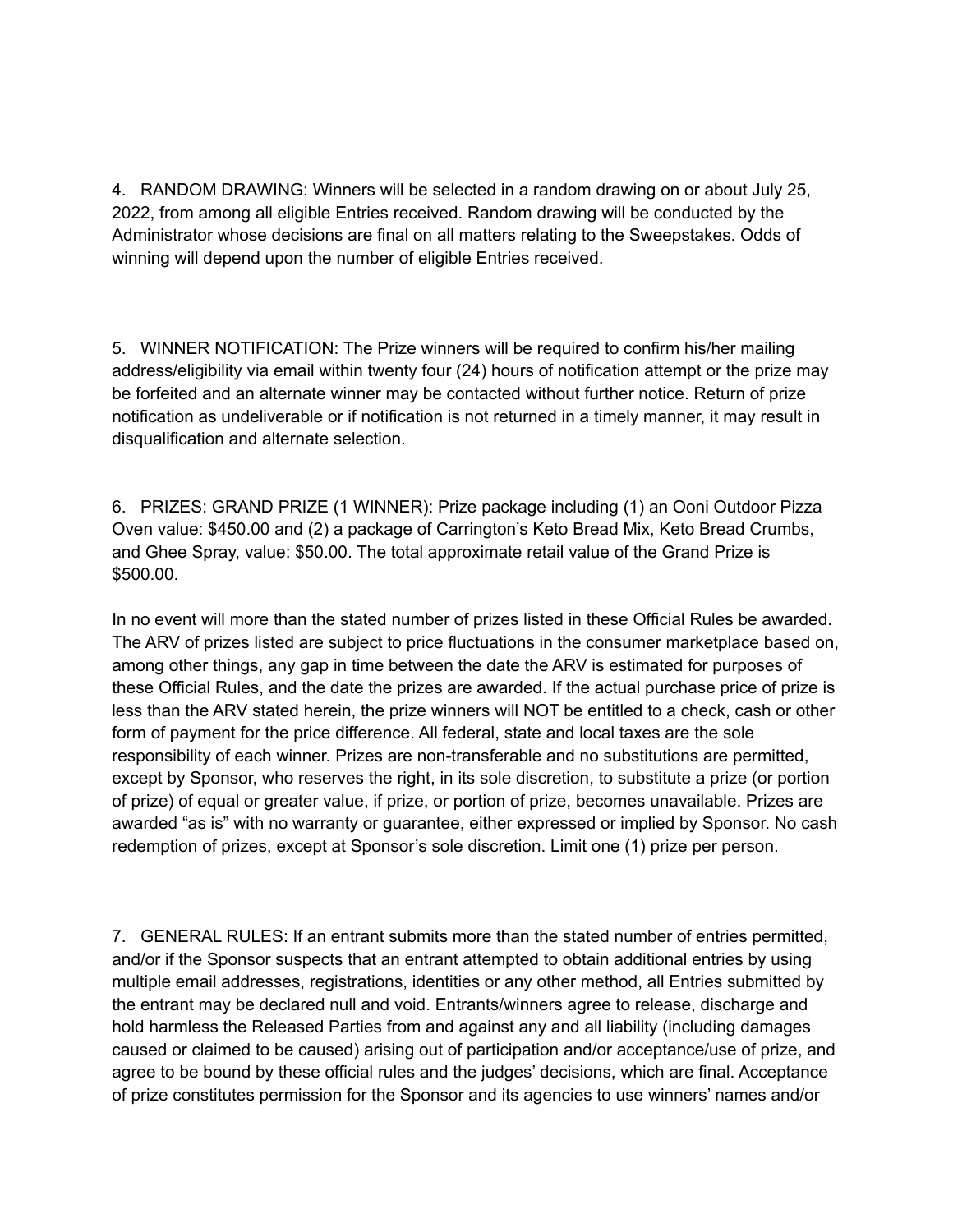likenesses for purposes of advertising and trade without further compensation, including a winners list, unless prohibited by law. In the event there is a discrepancy or inconsistency between disclosures or other statements contained in any Sweepstakes materials and the terms and conditions of the Official Rules, the Official Rules shall prevail, govern and control. All material submitted becomes the sole property of Sponsor and will not be returned. Sponsor is not responsible for any typographical or other error in the printing of the Sweepstakes materials, administration of the Sweepstakes or in the announcement of the prize. NOTICE: ANY ATTEMPT BY AN INDIVIDUAL TO DELIBERATELY DAMAGE ANY WEB SITE OR UNDERMINE THE LEGITIMATE OPERATION OF THIS SWEEPSTAKES IS A VIOLATION OF CRIMINAL AND CIVIL LAWS, AND SHOULD SUCH AN ATTEMPT BE MADE, SPONSOR RESERVES THE RIGHT TO SEEK DAMAGES FROM ANY SUCH INDIVIDUAL TO THE FULLEST EXTENT PERMITTED BY LAW. Not responsible for faulty, incorrect, undeliverable or mistranscribed phone/email transmissions, incorrect announcements of any kind, technical hardware or software failures of any kind, including any injury or damage to any person's computer related to or resulting from participating in or experiencing any materials in connection with the Sweepstakes, lost or unavailable network connections, or failed, incomplete, garbled or delayed computer transmissions that may limit a user's ability to participate in the Sweepstakes. Sponsor assumes no responsibility for undeliverable emails resulting from any form of active or passive email filtering by a user's Internet service provider and/or email client or for insufficient space in user's email account to receive email. Sponsor reserves the right to cancel or modify the Sweepstakes if fraud, misconduct or technical failures destroy the integrity of the Sweepstakes; or if a computer virus, bug, or other technical problem corrupts the administration or security of the Sweepstakes as determined by Sponsor/Administrator, in their sole discretion. In the event of termination, a notice will be posted online and the drawing will be conducted from among all eligible Entries received prior to termination. In the event a dispute arises between the entrant and the authorized email account holder regarding a specific individual entitled to receive prize, Entry will be declared made by the "authorized email account holder" who must meet all eligibility requirements. "Authorized email account holder" is defined as the natural person who is assigned to an email address by an Internet access provider, online service provider or other organization (e.g., business, educational institution, etc.) that is responsible for assigning email addresses for the domain associated with the submitted email address. Entrant may be requested to provide Sponsor with proof that the entrant is the authorized email account holder of the email address associated with the account/submission. Any damage made to the Website by an entrant will be the responsibility of the entrant and/or the authorized email account holder of the email address submitted at the time of Entry. Proof of submitting Entries will not be deemed to be proof of receipt by Sponsor. Any Entries which are suspected of being fraudulent (including those using robotic, automatic, programmed or similar methods of participation) will be disqualified, based on determinations made solely by Sponsor/Administrator. Sponsor reserves the right to prohibit the participation of an individual if fraud or tampering is suspected or if the individual fails to comply with any requirement of participation as stated herein or with any provision in these Official Rules. This promotion is in no way sponsored, administered, or associated with Instagram/Facebook.